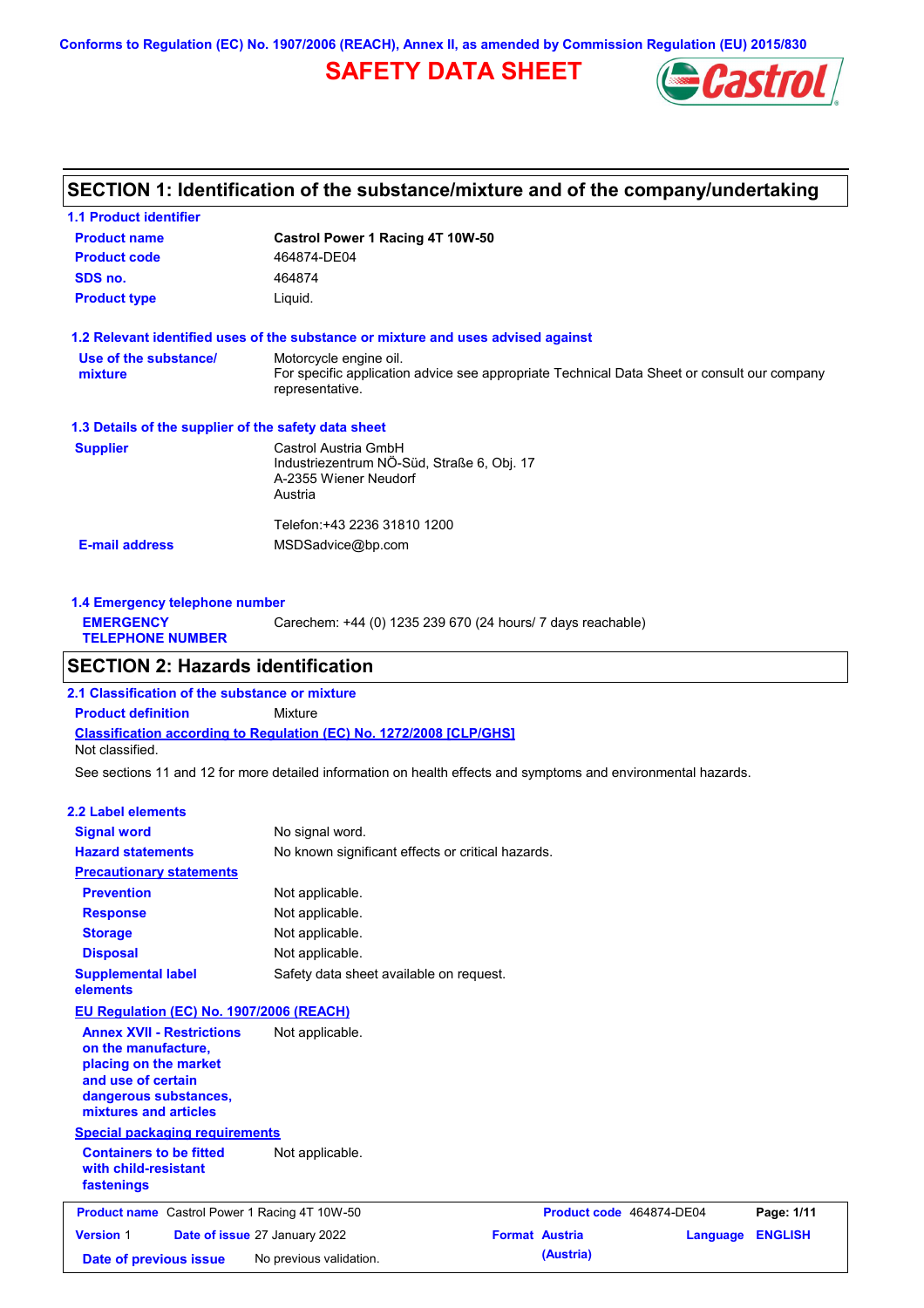# **SECTION 2: Hazards identification**

| <b>Tactile warning of danger</b>                                                                                         | Not applicable.                                                                                                                                                                                                                 |
|--------------------------------------------------------------------------------------------------------------------------|---------------------------------------------------------------------------------------------------------------------------------------------------------------------------------------------------------------------------------|
| 2.3 Other hazards                                                                                                        |                                                                                                                                                                                                                                 |
| <b>Results of PBT and vPvB</b><br>assessment                                                                             | Product does not meet the criteria for PBT or vPvB according to Regulation (EC) No. 1907/2006.<br>Annex XIII.                                                                                                                   |
| <b>Product meets the criteria</b><br>for PBT or vPvB according<br>to Regulation (EC) No.<br><b>1907/2006, Annex XIII</b> | This mixture does not contain any substances that are assessed to be a PBT or a vPvB.                                                                                                                                           |
| Other hazards which do<br>not result in classification                                                                   | Defatting to the skin.<br><b>USED ENGINE OILS</b><br>Used engine oil may contain hazardous components which have the potential to cause skin<br>cancer.<br>See Toxicological Information, section 11 of this Safety Data Sheet. |

### **SECTION 3: Composition/information on ingredients**

**Mixture** 

#### **3.2 Mixtures**

**Product definition**

Highly refined base oil (IP 346 DMSO extract < 3%). Proprietary performance additives.

| <b>Product/ingredient</b><br>name                         | <b>Identifiers</b>                                                                      | % | <b>Regulation (EC) No.</b><br><b>1272/2008 [CLP]</b> | <b>Type</b> |
|-----------------------------------------------------------|-----------------------------------------------------------------------------------------|---|------------------------------------------------------|-------------|
| Distillates (petroleum), hydrotreated<br>heavy paraffinic | REACH #: 01-2119484627-25 ≤5<br>EC: 265-157-1<br>CAS: 64742-54-7<br>Index: 649-467-00-8 |   | Asp. Tox. 1, H304                                    | $[1]$       |

**See Section 16 for the full text of the H statements declared above.**

#### Type

[1] Substance classified with a health or environmental hazard

[2] Substance with a workplace exposure limit

[3] Substance meets the criteria for PBT according to Regulation (EC) No. 1907/2006, Annex XIII

[4] Substance meets the criteria for vPvB according to Regulation (EC) No. 1907/2006, Annex XIII

[5] Substance of equivalent concern

[6] Additional disclosure due to company policy

Occupational exposure limits, if available, are listed in Section 8.

#### **SECTION 4: First aid measures**

#### **4.1 Description of first aid measures**

| <b>Eye contact</b>                | In case of contact, immediately flush eyes with plenty of water for at least 15 minutes. Eyelids<br>should be held away from the eyeball to ensure thorough rinsing. Check for and remove any<br>contact lenses. Get medical attention. |
|-----------------------------------|-----------------------------------------------------------------------------------------------------------------------------------------------------------------------------------------------------------------------------------------|
| <b>Skin contact</b>               | Wash skin thoroughly with soap and water or use recognised skin cleanser. Remove<br>contaminated clothing and shoes. Wash clothing before reuse. Clean shoes thoroughly before<br>reuse. Get medical attention if irritation develops.  |
| <b>Inhalation</b>                 | If inhaled, remove to fresh air. Get medical attention if symptoms occur.                                                                                                                                                               |
| <b>Ingestion</b>                  | Do not induce vomiting unless directed to do so by medical personnel. Get medical attention if<br>symptoms occur.                                                                                                                       |
| <b>Protection of first-aiders</b> | No action shall be taken involving any personal risk or without suitable training.                                                                                                                                                      |

#### **4.2 Most important symptoms and effects, both acute and delayed**

See Section 11 for more detailed information on health effects and symptoms.

#### **Potential acute health effects**

| <u> 30. mars avenue mechanicem de la</u>             |                                                                                                                   |                          |          |                |
|------------------------------------------------------|-------------------------------------------------------------------------------------------------------------------|--------------------------|----------|----------------|
| <b>Inhalation</b>                                    | Vapour inhalation under ambient conditions is not normally a problem due to low vapour<br>pressure.               |                          |          |                |
| <b>Ingestion</b>                                     | No known significant effects or critical hazards.                                                                 |                          |          |                |
| <b>Skin contact</b>                                  | Defatting to the skin. May cause skin dryness and irritation.                                                     |                          |          |                |
| Eye contact                                          | No known significant effects or critical hazards.                                                                 |                          |          |                |
|                                                      | Delayed and immediate effects as well as chronic effects from short and long-term exposure                        |                          |          |                |
| <b>Inhalation</b>                                    | Overexposure to the inhalation of airborne droplets or aerosols may cause irritation of the<br>respiratory tract. |                          |          |                |
| <b>Ingestion</b>                                     | Ingestion of large quantities may cause nausea and diarrhoea.                                                     |                          |          |                |
| <b>Product name</b> Castrol Power 1 Racing 4T 10W-50 |                                                                                                                   | Product code 464874-DE04 |          | Page: 2/11     |
| <b>Version 1</b>                                     | Date of issue 27 January 2022                                                                                     | <b>Format Austria</b>    | Language | <b>ENGLISH</b> |
| Date of previous issue                               | No previous validation.                                                                                           | (Austria)                |          |                |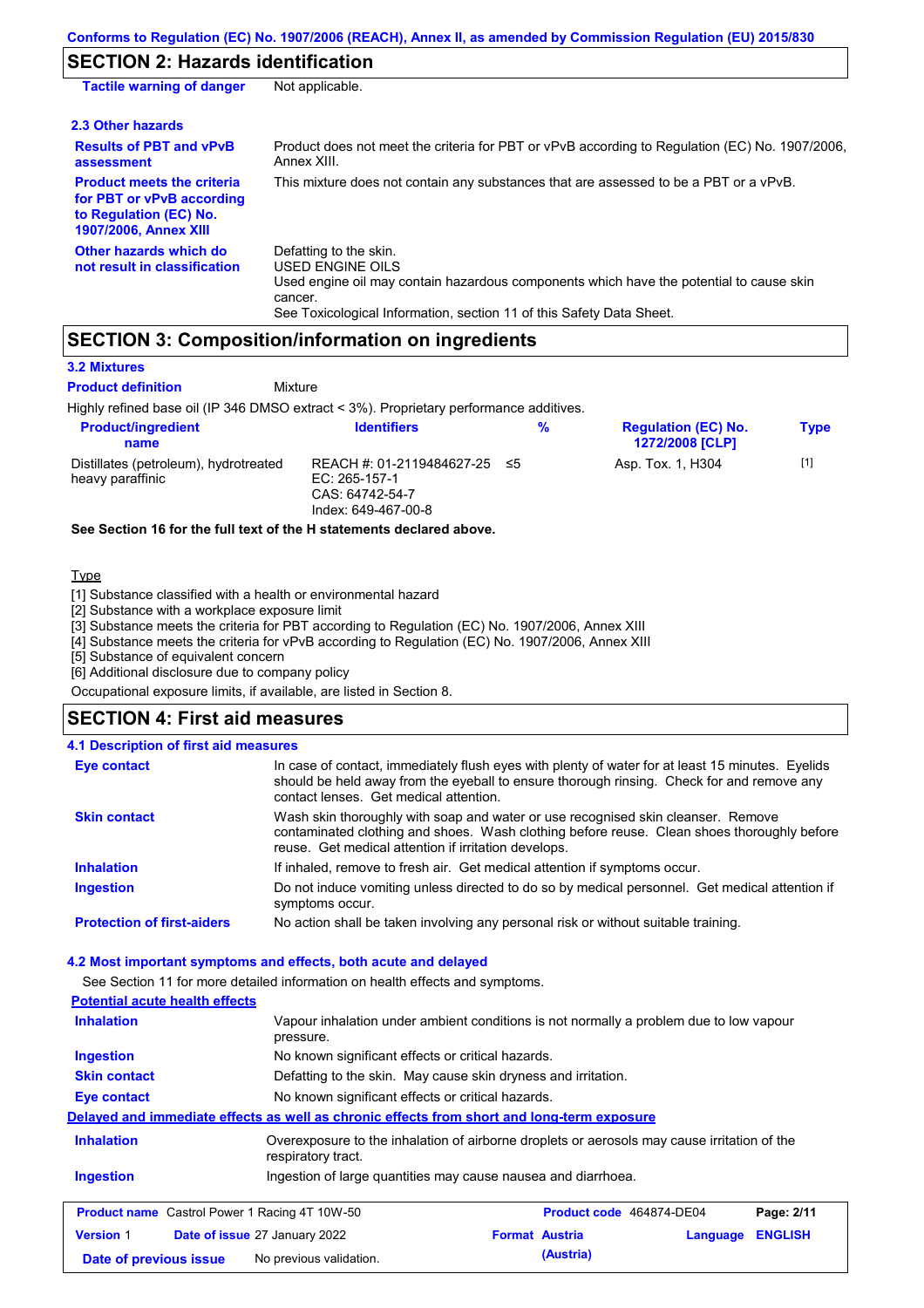|                                                           | Conforms to Regulation (EC) No. 1907/2006 (REACH), Annex II, as amended by Commission Regulation (EU) 2015/830                                                                                                                                                                                                                                                    |
|-----------------------------------------------------------|-------------------------------------------------------------------------------------------------------------------------------------------------------------------------------------------------------------------------------------------------------------------------------------------------------------------------------------------------------------------|
| <b>SECTION 4: First aid measures</b>                      |                                                                                                                                                                                                                                                                                                                                                                   |
| <b>Skin contact</b>                                       | Prolonged or repeated contact can defat the skin and lead to irritation and/or dermatitis.                                                                                                                                                                                                                                                                        |
| <b>Eye contact</b>                                        | Potential risk of transient stinging or redness if accidental eye contact occurs.                                                                                                                                                                                                                                                                                 |
|                                                           | 4.3 Indication of any immediate medical attention and special treatment needed                                                                                                                                                                                                                                                                                    |
| <b>Notes to physician</b>                                 | Treatment should in general be symptomatic and directed to relieving any effects.                                                                                                                                                                                                                                                                                 |
| <b>SECTION 5: Firefighting measures</b>                   |                                                                                                                                                                                                                                                                                                                                                                   |
| 5.1 Extinguishing media                                   |                                                                                                                                                                                                                                                                                                                                                                   |
| <b>Suitable extinguishing</b><br>media                    | In case of fire, use foam, dry chemical or carbon dioxide extinguisher or spray.                                                                                                                                                                                                                                                                                  |
| <b>Unsuitable extinguishing</b><br>media                  | Do not use water jet. The use of a water jet may cause the fire to spread by splashing the<br>burning product.                                                                                                                                                                                                                                                    |
| 5.2 Special hazards arising from the substance or mixture |                                                                                                                                                                                                                                                                                                                                                                   |
| <b>Hazards from the</b><br>substance or mixture           | In a fire or if heated, a pressure increase will occur and the container may burst.                                                                                                                                                                                                                                                                               |
| <b>Hazardous combustion</b><br>products                   | Combustion products may include the following:<br>carbon oxides (CO, CO <sub>2</sub> ) (carbon monoxide, carbon dioxide)                                                                                                                                                                                                                                          |
| <b>5.3 Advice for firefighters</b>                        |                                                                                                                                                                                                                                                                                                                                                                   |
| <b>Special precautions for</b><br>fire-fighters           | No action shall be taken involving any personal risk or without suitable training. Promptly<br>isolate the scene by removing all persons from the vicinity of the incident if there is a fire.                                                                                                                                                                    |
| <b>Special protective</b><br>equipment for fire-fighters  | Fire-fighters should wear appropriate protective equipment and self-contained breathing<br>apparatus (SCBA) with a full face-piece operated in positive pressure mode. Clothing for fire-<br>fighters (including helmets, protective boots and gloves) conforming to European standard EN<br>469 will provide a basic level of protection for chemical incidents. |

# **SECTION 6: Accidental release measures**

|                                                          | 6.1 Personal precautions, protective equipment and emergency procedures                                                                                                                                                                                                                                                                                                                        |
|----------------------------------------------------------|------------------------------------------------------------------------------------------------------------------------------------------------------------------------------------------------------------------------------------------------------------------------------------------------------------------------------------------------------------------------------------------------|
| For non-emergency<br>personnel                           | No action shall be taken involving any personal risk or without suitable training. Evacuate<br>surrounding areas. Keep unnecessary and unprotected personnel from entering. Do not touch<br>or walk through spilt material. Floors may be slippery; use care to avoid falling. Put on<br>appropriate personal protective equipment.                                                            |
| For emergency responders                                 | If specialised clothing is required to deal with the spillage, take note of any information in<br>Section 8 on suitable and unsuitable materials. See also the information in "For non-<br>emergency personnel".                                                                                                                                                                               |
| <b>6.2 Environmental</b><br>precautions                  | Avoid dispersal of spilt material and runoff and contact with soil, waterways, drains and sewers.<br>Inform the relevant authorities if the product has caused environmental pollution (sewers,<br>waterways, soil or air).                                                                                                                                                                    |
| 6.3 Methods and material for containment and cleaning up |                                                                                                                                                                                                                                                                                                                                                                                                |
| <b>Small spill</b>                                       | Stop leak if without risk. Move containers from spill area. Absorb with an inert material and<br>place in an appropriate waste disposal container. Dispose of via a licensed waste disposal<br>contractor.                                                                                                                                                                                     |
| <b>Large spill</b>                                       | Stop leak if without risk. Move containers from spill area. Prevent entry into sewers, water<br>courses, basements or confined areas. Contain and collect spillage with non-combustible,<br>absorbent material e.g. sand, earth, vermiculite or diatomaceous earth and place in container<br>for disposal according to local regulations. Dispose of via a licensed waste disposal contractor. |
| 6.4 Reference to other<br><b>sections</b>                | See Section 1 for emergency contact information.<br>See Section 5 for firefighting measures.<br>See Section 8 for information on appropriate personal protective equipment.<br>See Section 12 for environmental precautions.<br>See Section 13 for additional waste treatment information.                                                                                                     |

| <b>Product name</b> Castrol Power 1 Racing 4T 10W-50 |  |                                      | Product code 464874-DE04 |           | Page: 3/11              |  |
|------------------------------------------------------|--|--------------------------------------|--------------------------|-----------|-------------------------|--|
| <b>Version 1</b>                                     |  | <b>Date of issue 27 January 2022</b> | <b>Format Austria</b>    |           | <b>Language ENGLISH</b> |  |
| Date of previous issue                               |  | No previous validation.              |                          | (Austria) |                         |  |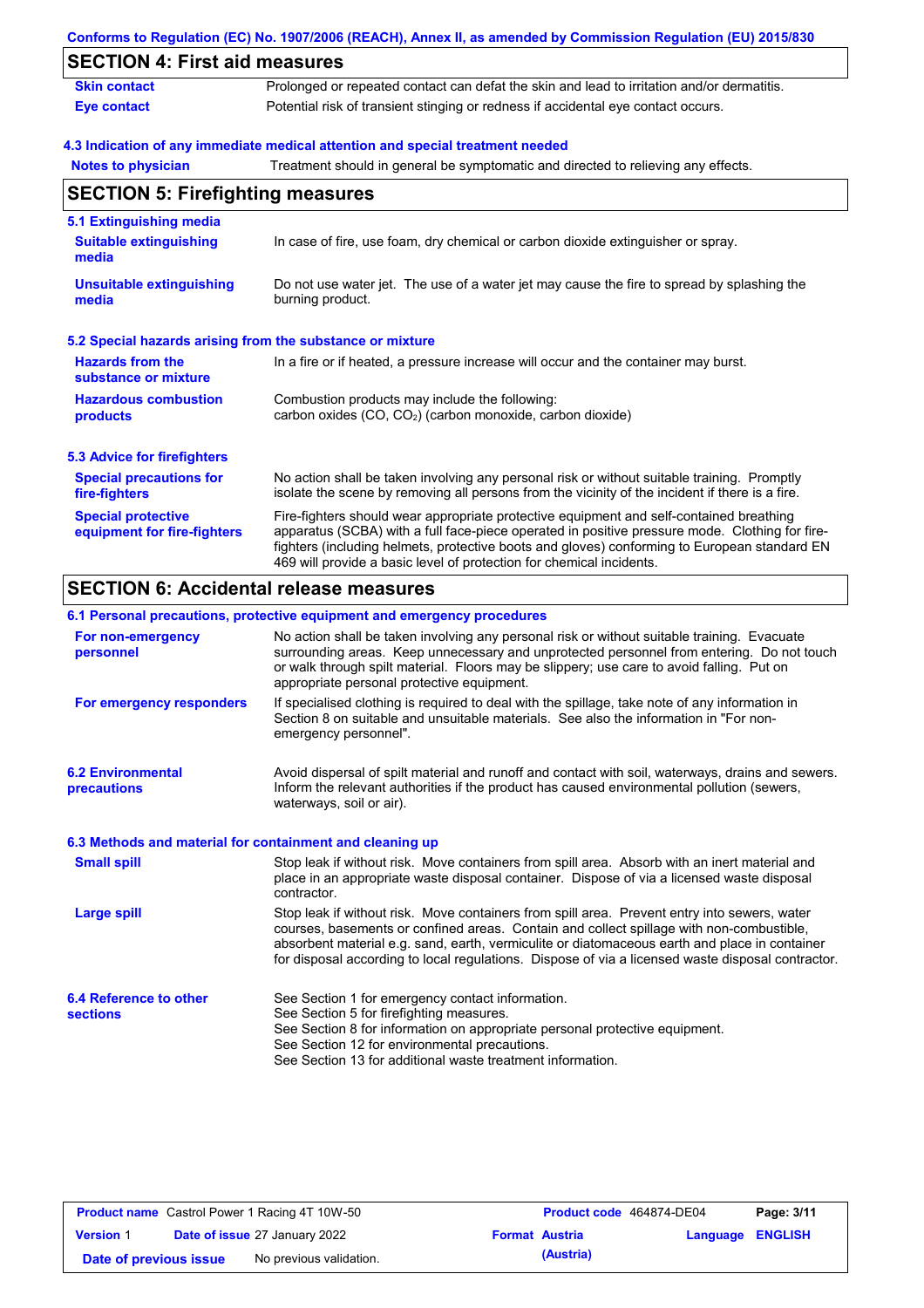### **SECTION 7: Handling and storage**

| 7.1 Precautions for safe handling                                                    |                                                                                                                                                                                                                                                                                                                                                                                                                                                                                          |
|--------------------------------------------------------------------------------------|------------------------------------------------------------------------------------------------------------------------------------------------------------------------------------------------------------------------------------------------------------------------------------------------------------------------------------------------------------------------------------------------------------------------------------------------------------------------------------------|
| <b>Protective measures</b>                                                           | Put on appropriate personal protective equipment.                                                                                                                                                                                                                                                                                                                                                                                                                                        |
| <b>Advice on general</b><br>occupational hygiene                                     | Eating, drinking and smoking should be prohibited in areas where this material is handled,<br>stored and processed. Wash thoroughly after handling. Remove contaminated clothing and<br>protective equipment before entering eating areas. See also Section 8 for additional<br>information on hygiene measures.                                                                                                                                                                         |
| <b>7.2 Conditions for safe</b><br>storage, including any<br><i>incompatibilities</i> | Store in accordance with local requlations. Store in a dry, cool and well-ventilated area, away<br>from incompatible materials (see Section 10). Keep away from heat and direct sunlight. Keep<br>container tightly closed and sealed until ready for use. Containers that have been opened must<br>be carefully resealed and kept upright to prevent leakage. Store and use only in equipment/<br>containers designed for use with this product. Do not store in unlabelled containers. |
| <b>Not suitable</b>                                                                  | Prolonged exposure to elevated temperature                                                                                                                                                                                                                                                                                                                                                                                                                                               |
| 7.3 Specific end use(s)                                                              |                                                                                                                                                                                                                                                                                                                                                                                                                                                                                          |
| <b>Recommendations</b>                                                               | See section 1.2 and Exposure scenarios in annex, if applicable.                                                                                                                                                                                                                                                                                                                                                                                                                          |

### **SECTION 8: Exposure controls/personal protection**

#### **8.1 Control parameters**

**Occupational exposure limits** No exposure limit value known.

Whilst specific OELs for certain components may be shown in this section, other components may be present in any mist, vapour or dust produced. Therefore, the specific OELs may not be applicable to the product as a whole and are provided for guidance only.

#### **Recommended monitoring procedures**

If this product contains ingredients with exposure limits, personal, workplace atmosphere or biological monitoring may be required to determine the effectiveness of the ventilation or other control measures and/or the necessity to use respiratory protective equipment. Reference should be made to monitoring standards, such as the following: European Standard EN 689 (Workplace atmospheres - Guidance for the assessment of exposure by inhalation to chemical agents for comparison with limit values and measurement strategy) European Standard EN 14042 (Workplace atmospheres - Guide for the application and use of procedures for the assessment of exposure to chemical and biological agents) European Standard EN 482 (Workplace atmospheres - General requirements for the performance of procedures for the measurement of chemical agents) Reference to national guidance documents for methods for the determination of hazardous substances will also be required.

#### **Derived No Effect Level**

No DNELs/DMELs available.

#### **Predicted No Effect Concentration**

No PNECs available

| <b>Appropriate engineering</b><br><b>controls</b>    | Provide exhaust ventilation or other engineering controls to keep the relevant airborne<br>concentrations below their respective occupational exposure limits.<br>All activities involving chemicals should be assessed for their risks to health, to ensure<br>exposures are adequately controlled. Personal protective equipment should only be considered<br>after other forms of control measures (e.g. engineering controls) have been suitably evaluated.<br>Personal protective equipment should conform to appropriate standards, be suitable for use, be<br>kept in good condition and properly maintained.<br>Your supplier of personal protective equipment should be consulted for advice on selection and<br>appropriate standards. For further information contact your national organisation for standards.<br>The final choice of protective equipment will depend upon a risk assessment. It is important to<br>ensure that all items of personal protective equipment are compatible. |                                   |                |
|------------------------------------------------------|---------------------------------------------------------------------------------------------------------------------------------------------------------------------------------------------------------------------------------------------------------------------------------------------------------------------------------------------------------------------------------------------------------------------------------------------------------------------------------------------------------------------------------------------------------------------------------------------------------------------------------------------------------------------------------------------------------------------------------------------------------------------------------------------------------------------------------------------------------------------------------------------------------------------------------------------------------------------------------------------------------|-----------------------------------|----------------|
| <b>Individual protection measures</b>                |                                                                                                                                                                                                                                                                                                                                                                                                                                                                                                                                                                                                                                                                                                                                                                                                                                                                                                                                                                                                         |                                   |                |
| <b>Hygiene measures</b>                              | Wash hands, forearms and face thoroughly after handling chemical products, before eating,<br>smoking and using the lavatory and at the end of the working period. Ensure that eyewash<br>stations and safety showers are close to the workstation location.                                                                                                                                                                                                                                                                                                                                                                                                                                                                                                                                                                                                                                                                                                                                             |                                   |                |
| <b>Respiratory protection</b>                        | In case of insufficient ventilation, wear suitable respiratory equipment.<br>The correct choice of respiratory protection depends upon the chemicals being handled, the<br>conditions of work and use, and the condition of the respiratory equipment. Safety procedures<br>should be developed for each intended application. Respiratory protection equipment should<br>therefore be chosen in consultation with the supplier/manufacturer and with a full assessment<br>of the working conditions.                                                                                                                                                                                                                                                                                                                                                                                                                                                                                                   |                                   |                |
| <b>Eye/face protection</b>                           | Safety glasses with side shields.                                                                                                                                                                                                                                                                                                                                                                                                                                                                                                                                                                                                                                                                                                                                                                                                                                                                                                                                                                       |                                   |                |
| <b>Skin protection</b>                               |                                                                                                                                                                                                                                                                                                                                                                                                                                                                                                                                                                                                                                                                                                                                                                                                                                                                                                                                                                                                         |                                   |                |
| <b>Product name</b> Castrol Power 1 Racing 4T 10W-50 |                                                                                                                                                                                                                                                                                                                                                                                                                                                                                                                                                                                                                                                                                                                                                                                                                                                                                                                                                                                                         | Product code 464874-DE04          | Page: 4/11     |
| <b>Version 1</b>                                     | Date of issue 27 January 2022                                                                                                                                                                                                                                                                                                                                                                                                                                                                                                                                                                                                                                                                                                                                                                                                                                                                                                                                                                           | <b>Format Austria</b><br>Language | <b>ENGLISH</b> |
| Date of previous issue                               | No previous validation.                                                                                                                                                                                                                                                                                                                                                                                                                                                                                                                                                                                                                                                                                                                                                                                                                                                                                                                                                                                 | (Austria)                         |                |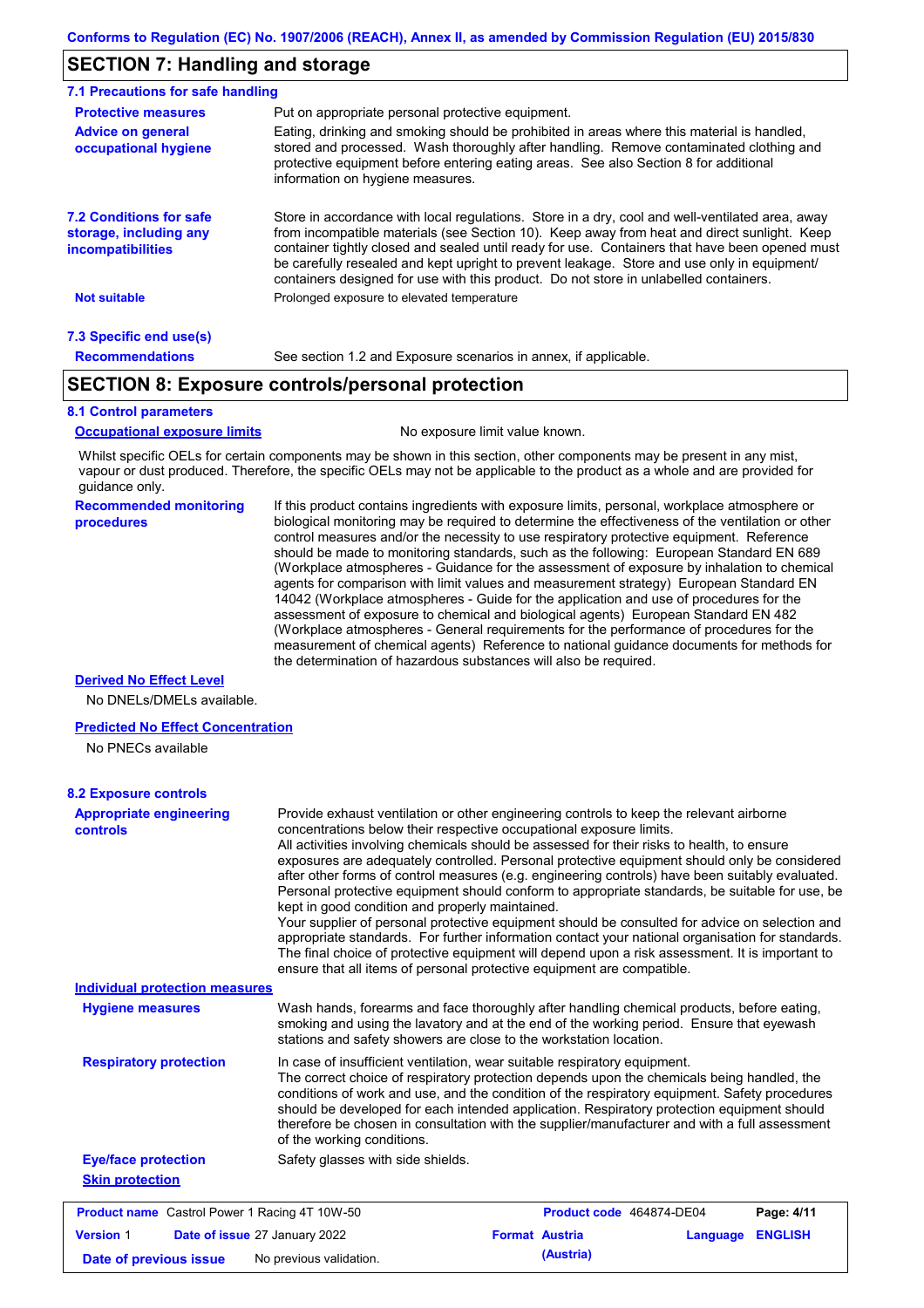#### **SECTION 8: Exposure controls/personal protection**

**Hand protection** 

Because specific work environments and material handling practices vary, safety procedures should be developed for each intended application. The correct choice of protective gloves depends upon the chemicals being handled, and the conditions of work and use. Most gloves provide protection for only a limited time before they must be discarded and replaced (even the best chemically resistant gloves will break down after repeated chemical exposures).

Gloves should be chosen in consultation with the supplier / manufacturer and taking account of a full assessment of the working conditions.

Recommended: Nitrile gloves. **Breakthrough time:**

Breakthrough time data are generated by glove manufacturers under laboratory test conditions and represent how long a glove can be expected to provide effective permeation resistance. It is important when following breakthrough time recommendations that actual workplace conditions are taken into account. Always consult with your glove supplier for up-to-date technical information on breakthrough times for the recommended glove type. Our recommendations on the selection of gloves are as follows:

Continuous contact:

Gloves with a minimum breakthrough time of 240 minutes, or >480 minutes if suitable gloves can be obtained.

If suitable gloves are not available to offer that level of protection, gloves with shorter breakthrough times may be acceptable as long as appropriate glove maintenance and replacement regimes are determined and adhered to.

Short-term / splash protection:

Recommended breakthrough times as above.

It is recognised that for short-term, transient exposures, gloves with shorter breakthrough times may commonly be used. Therefore, appropriate maintenance and replacement regimes must be determined and rigorously followed.

#### **Glove Thickness:**

For general applications, we recommend gloves with a thickness typically greater than 0.35 mm.

It should be emphasised that glove thickness is not necessarily a good predictor of glove resistance to a specific chemical, as the permeation efficiency of the glove will be dependent on the exact composition of the glove material. Therefore, glove selection should also be based on consideration of the task requirements and knowledge of breakthrough times. Glove thickness may also vary depending on the glove manufacturer, the glove type and the glove model. Therefore, the manufacturers' technical data should always be taken into account to ensure selection of the most appropriate glove for the task.

Note: Depending on the activity being conducted, gloves of varying thickness may be required for specific tasks. For example:

 • Thinner gloves (down to 0.1 mm or less) may be required where a high degree of manual dexterity is needed. However, these gloves are only likely to give short duration protection and would normally be just for single use applications, then disposed of.

 • Thicker gloves (up to 3 mm or more) may be required where there is a mechanical (as well as a chemical) risk i.e. where there is abrasion or puncture potential.

**Skin and body**

Use of protective clothing is good industrial practice.

Personal protective equipment for the body should be selected based on the task being performed and the risks involved and should be approved by a specialist before handling this product.

Cotton or polyester/cotton overalls will only provide protection against light superficial contamination that will not soak through to the skin. Overalls should be laundered on a regular basis. When the risk of skin exposure is high (e.g. when cleaning up spillages or if there is a risk of splashing) then chemical resistant aprons and/or impervious chemical suits and boots will be required.

|                        | <b>Product name</b> Castrol Power 1 Racing 4T 10W-50 | Product code 464874-DE04 |                         | Page: 5/11 |
|------------------------|------------------------------------------------------|--------------------------|-------------------------|------------|
| <b>Version 1</b>       | <b>Date of issue 27 January 2022</b>                 | <b>Format Austria</b>    | <b>Language ENGLISH</b> |            |
| Date of previous issue | No previous validation.                              | (Austria)                |                         |            |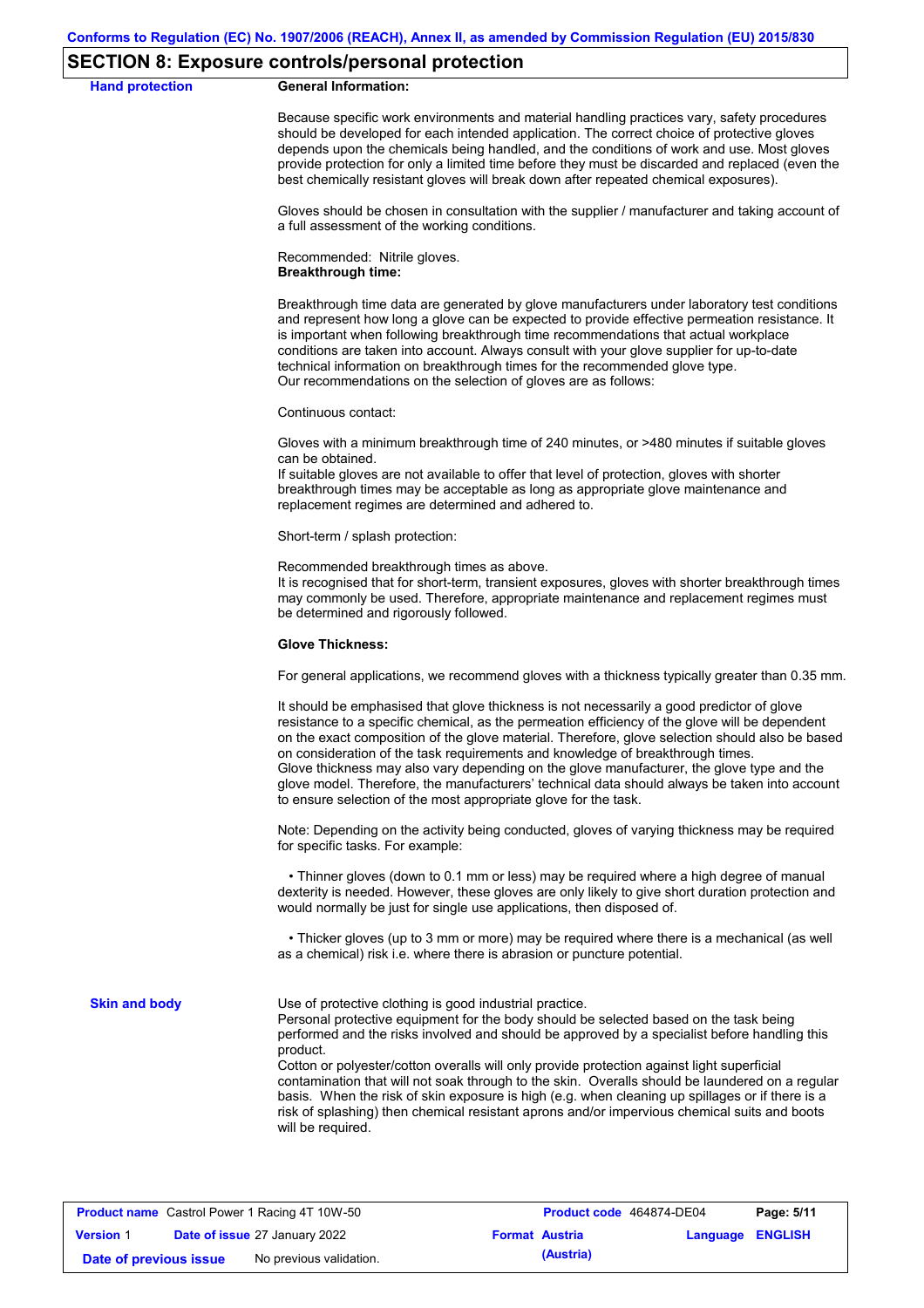# **SECTION 8: Exposure controls/personal protection**

| <b>Refer to standards:</b>                | Respiratory protection: EN 529<br>Gloves: EN 420, EN 374<br>Eye protection: EN 166<br>Filtering half-mask: EN 149<br>Filtering half-mask with valve: EN 405<br>Half-mask: EN 140 plus filter<br>Full-face mask: EN 136 plus filter<br>Particulate filters: FN 143<br>Gas/combined filters: EN 14387                           |
|-------------------------------------------|-------------------------------------------------------------------------------------------------------------------------------------------------------------------------------------------------------------------------------------------------------------------------------------------------------------------------------|
| <b>Environmental exposure</b><br>controls | Emissions from ventilation or work process equipment should be checked to ensure they<br>comply with the requirements of environmental protection legislation. In some cases, fume<br>scrubbers, filters or engineering modifications to the process equipment will be necessary to<br>reduce emissions to acceptable levels. |

# **SECTION 9: Physical and chemical properties**

The conditions of measurement of all properties are at standard temperature and pressure unless otherwise indicated.

#### **9.1 Information on basic physical and chemical properties**

| <b>Appearance</b>                                      |                                            |
|--------------------------------------------------------|--------------------------------------------|
| <b>Physical state</b>                                  | Liquid.                                    |
| <b>Colour</b>                                          | Red.                                       |
| <b>Odour</b>                                           | Not available.                             |
| <b>Odour threshold</b>                                 | Not available.                             |
| рH                                                     | Not applicable.                            |
| <b>Melting point/freezing point</b>                    | Not available.                             |
| Initial boiling point and boiling<br>range             | Not available.                             |
| <b>Pour point</b>                                      | -36 $^{\circ}$ C                           |
| <b>Flash point</b>                                     | Closed cup: 205°C (401°F) [Pensky-Martens] |
| <b>Evaporation rate</b>                                | Not available.                             |
| <b>Flammability (solid, gas)</b>                       | Not available.                             |
| <b>Upper/lower flammability or</b><br>explosive limits | Not available.                             |

#### **Vapour pressure**

Not available.

|                                                      |                                                                                                                                    | Vapour Pressure at 20°C |         |                       |          | Vapour pressure at 50°C  |               |                |
|------------------------------------------------------|------------------------------------------------------------------------------------------------------------------------------------|-------------------------|---------|-----------------------|----------|--------------------------|---------------|----------------|
|                                                      | Ingredient name mm Hg kPa                                                                                                          |                         |         | <b>Method</b>         | mm<br>Hg | kPa                      | <b>Method</b> |                |
|                                                      | Distillates (petroleum),<br>hydrotreated heavy<br>paraffinic                                                                       | < 0.08                  | < 0.011 | <b>ASTM D 5191</b>    |          |                          |               |                |
|                                                      | Distillates (petroleum),<br>solvent-dewaxed<br>heavy paraffinic                                                                    | < 0.08                  | < 0.011 | <b>ASTM D 5191</b>    |          |                          |               |                |
|                                                      | Distillates (petroleum),<br>hydrotreated heavy<br>paraffinic                                                                       | < 0.08                  | < 0.011 | <b>ASTM D 5191</b>    |          |                          |               |                |
| <b>Vapour density</b>                                | Not available.                                                                                                                     |                         |         |                       |          |                          |               |                |
| <b>Relative density</b>                              | Not available.                                                                                                                     |                         |         |                       |          |                          |               |                |
| <b>Density</b>                                       | <1000 kg/m <sup>3</sup> (<1 g/cm <sup>3</sup> ) at 15 <sup>°</sup> C                                                               |                         |         |                       |          |                          |               |                |
| <b>Solubility(ies)</b>                               | insoluble in water.                                                                                                                |                         |         |                       |          |                          |               |                |
| <b>Partition coefficient: n-octanol/</b><br>water    | Not applicable.                                                                                                                    |                         |         |                       |          |                          |               |                |
| <b>Auto-ignition temperature</b>                     | Not available.                                                                                                                     |                         |         |                       |          |                          |               |                |
| <b>Decomposition temperature</b>                     | Not available.                                                                                                                     |                         |         |                       |          |                          |               |                |
| <b>Viscosity</b>                                     | Kinematic: 113.2 mm <sup>2</sup> /s (113.2 cSt) at 40°C<br>Kinematic: 16.4 to 17.8 mm <sup>2</sup> /s (16.4 to 17.8 cSt) at 100 °C |                         |         |                       |          |                          |               |                |
| <b>Explosive properties</b>                          | Not available.                                                                                                                     |                         |         |                       |          |                          |               |                |
| <b>Oxidising properties</b>                          | Not available.                                                                                                                     |                         |         |                       |          |                          |               |                |
| <b>Particle characteristics</b>                      |                                                                                                                                    |                         |         |                       |          |                          |               |                |
| <b>Median particle size</b>                          | Not applicable.                                                                                                                    |                         |         |                       |          |                          |               |                |
| <b>Product name</b> Castrol Power 1 Racing 4T 10W-50 |                                                                                                                                    |                         |         |                       |          | Product code 464874-DE04 |               | Page: 6/11     |
| <b>Version 1</b><br>Date of issue 27 January 2022    |                                                                                                                                    |                         |         | <b>Format Austria</b> |          |                          | Language      | <b>ENGLISH</b> |
| Date of previous issue                               | No previous validation.                                                                                                            |                         |         | (Austria)             |          |                          |               |                |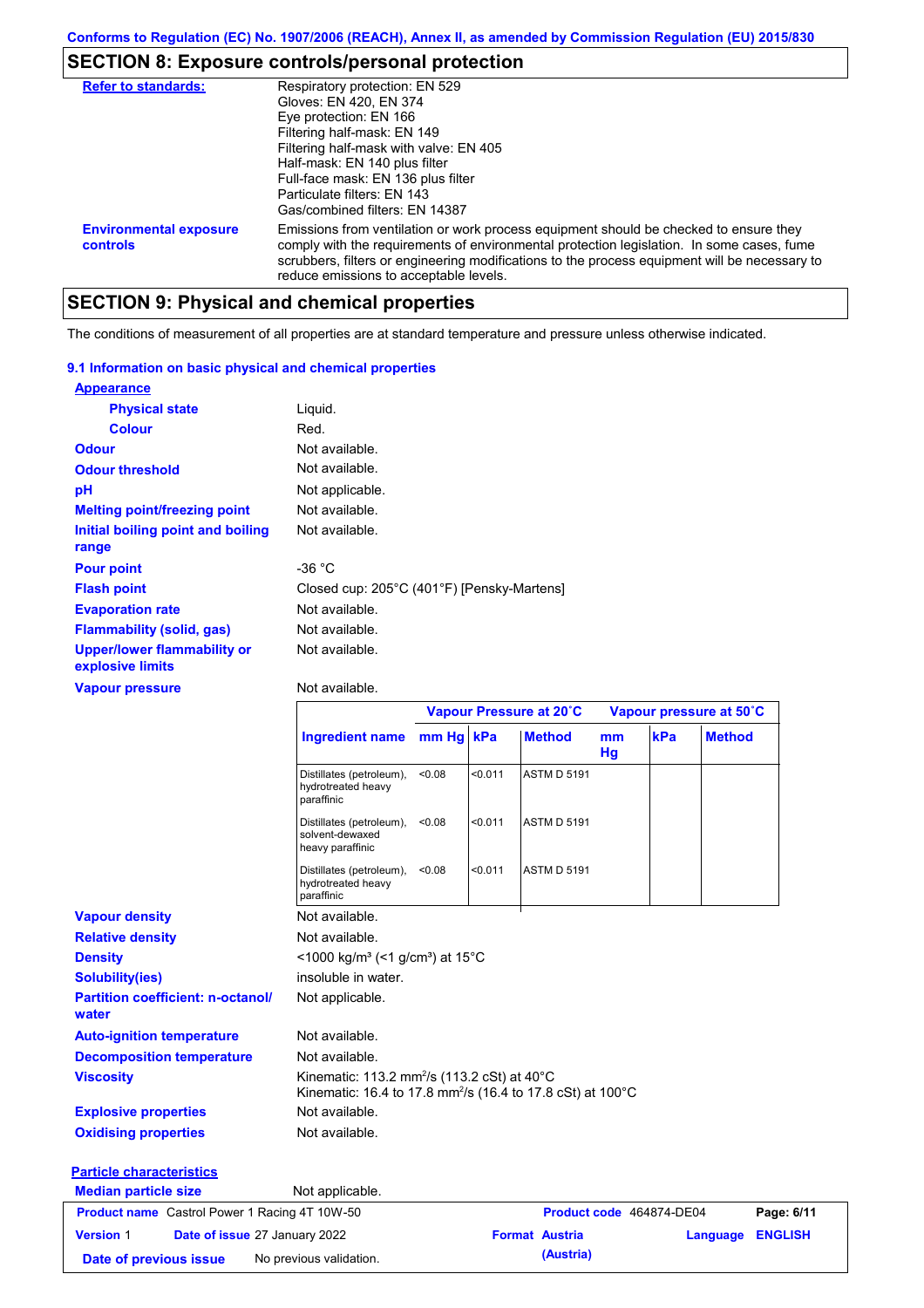# **SECTION 9: Physical and chemical properties**

**9.2 Other information**

No additional information.

# **SECTION 10: Stability and reactivity**

| <b>10.1 Reactivity</b>                            | No specific test data available for this product. Refer to Conditions to avoid and Incompatible<br>materials for additional information.                                |
|---------------------------------------------------|-------------------------------------------------------------------------------------------------------------------------------------------------------------------------|
| <b>10.2 Chemical stability</b>                    | The product is stable.                                                                                                                                                  |
| <b>10.3 Possibility of</b><br>hazardous reactions | Under normal conditions of storage and use, hazardous reactions will not occur.<br>Under normal conditions of storage and use, hazardous polymerisation will not occur. |
| <b>10.4 Conditions to avoid</b>                   | Avoid all possible sources of ignition (spark or flame).                                                                                                                |
| <b>10.5 Incompatible materials</b>                | Reactive or incompatible with the following materials: oxidising materials.                                                                                             |
| <b>10.6 Hazardous</b><br>decomposition products   | Under normal conditions of storage and use, hazardous decomposition products should not be<br>produced.                                                                 |

# **SECTION 11: Toxicological information**

| 11.1 Information on toxicological effects          |                                                                                                                                                                                                                                                                                                                                                                                                                 |
|----------------------------------------------------|-----------------------------------------------------------------------------------------------------------------------------------------------------------------------------------------------------------------------------------------------------------------------------------------------------------------------------------------------------------------------------------------------------------------|
| <b>Acute toxicity estimates</b>                    |                                                                                                                                                                                                                                                                                                                                                                                                                 |
| Not available.                                     |                                                                                                                                                                                                                                                                                                                                                                                                                 |
| <b>Information on likely</b><br>routes of exposure | Routes of entry anticipated: Dermal, Inhalation.                                                                                                                                                                                                                                                                                                                                                                |
| <b>Potential acute health effects</b>              |                                                                                                                                                                                                                                                                                                                                                                                                                 |
| <b>Inhalation</b>                                  | Vapour inhalation under ambient conditions is not normally a problem due to low vapour<br>pressure.                                                                                                                                                                                                                                                                                                             |
| <b>Ingestion</b>                                   | No known significant effects or critical hazards.                                                                                                                                                                                                                                                                                                                                                               |
| <b>Skin contact</b>                                | Defatting to the skin. May cause skin dryness and irritation.                                                                                                                                                                                                                                                                                                                                                   |
| <b>Eye contact</b>                                 | No known significant effects or critical hazards.                                                                                                                                                                                                                                                                                                                                                               |
|                                                    | Symptoms related to the physical, chemical and toxicological characteristics                                                                                                                                                                                                                                                                                                                                    |
| <b>Inhalation</b>                                  | No specific data.                                                                                                                                                                                                                                                                                                                                                                                               |
| <b>Ingestion</b>                                   | No specific data.                                                                                                                                                                                                                                                                                                                                                                                               |
| <b>Skin contact</b>                                | Adverse symptoms may include the following:<br>irritation<br>dryness<br>cracking                                                                                                                                                                                                                                                                                                                                |
| <b>Eye contact</b>                                 | No specific data.                                                                                                                                                                                                                                                                                                                                                                                               |
|                                                    | Delayed and immediate effects as well as chronic effects from short and long-term exposure                                                                                                                                                                                                                                                                                                                      |
| <b>Inhalation</b>                                  | Overexposure to the inhalation of airborne droplets or aerosols may cause irritation of the<br>respiratory tract.                                                                                                                                                                                                                                                                                               |
| <b>Ingestion</b>                                   | Ingestion of large quantities may cause nausea and diarrhoea.                                                                                                                                                                                                                                                                                                                                                   |
| <b>Skin contact</b>                                | Prolonged or repeated contact can defat the skin and lead to irritation and/or dermatitis.                                                                                                                                                                                                                                                                                                                      |
| <b>Eye contact</b>                                 | Potential risk of transient stinging or redness if accidental eye contact occurs.                                                                                                                                                                                                                                                                                                                               |
| <b>Potential chronic health effects</b>            |                                                                                                                                                                                                                                                                                                                                                                                                                 |
| <b>General</b>                                     | <b>USED ENGINE OILS</b><br>Combustion products resulting from the operation of internal combustion engines contaminate<br>engine oils during use. Used engine oil may contain hazardous components which have the<br>potential to cause skin cancer. Frequent or prolonged contact with all types and makes of used<br>engine oil must therefore be avoided and a high standard of personal hygiene maintained. |
| <b>Carcinogenicity</b>                             | No known significant effects or critical hazards.                                                                                                                                                                                                                                                                                                                                                               |
| <b>Mutagenicity</b>                                | No known significant effects or critical hazards.                                                                                                                                                                                                                                                                                                                                                               |
| <b>Developmental effects</b>                       | No known significant effects or critical hazards.                                                                                                                                                                                                                                                                                                                                                               |
| <b>Fertility effects</b>                           | No known significant effects or critical hazards.                                                                                                                                                                                                                                                                                                                                                               |
|                                                    |                                                                                                                                                                                                                                                                                                                                                                                                                 |

|                        | <b>Product name</b> Castrol Power 1 Racing 4T 10W-50 | <b>Product code</b> 464874-DE04 |                         | Page: 7/11 |
|------------------------|------------------------------------------------------|---------------------------------|-------------------------|------------|
| <b>Version 1</b>       | <b>Date of issue 27 January 2022</b>                 | <b>Format Austria</b>           | <b>Language ENGLISH</b> |            |
| Date of previous issue | No previous validation.                              | (Austria)                       |                         |            |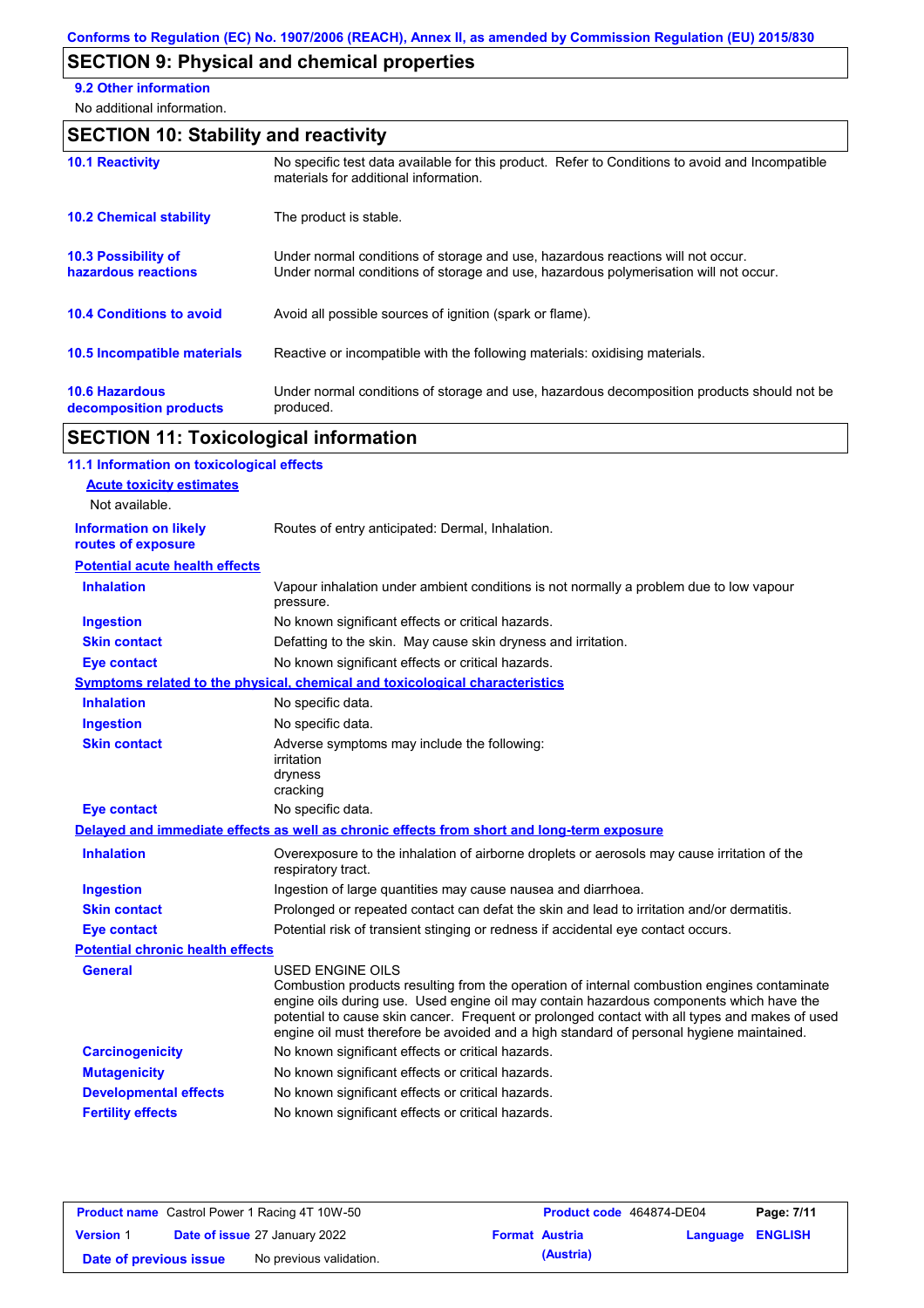### **SECTION 12: Ecological information**

#### **12.1 Toxicity**

**Environmental hazards** Not classified as dangerous

#### **12.2 Persistence and degradability**

Expected to be biodegradable.

#### **12.3 Bioaccumulative potential**

This product is not expected to bioaccumulate through food chains in the environment.

| <b>12.4 Mobility in soil</b>                                  |                                                                      |
|---------------------------------------------------------------|----------------------------------------------------------------------|
| <b>Soil/water partition</b><br>coefficient (K <sub>oc</sub> ) | Not available.                                                       |
| <b>Mobility</b>                                               | Spillages may penetrate the soil causing ground water contamination. |

#### **12.5 Results of PBT and vPvB assessment**

Product does not meet the criteria for PBT or vPvB according to Regulation (EC) No. 1907/2006, Annex XIII.

#### **12.6 Other adverse effects**

| <b>Other ecological information</b> | Spills may form a film on water surfaces causing physical damage to organisms. Oxygen |
|-------------------------------------|---------------------------------------------------------------------------------------|
|                                     | transfer could also be impaired.                                                      |

#### **SECTION 13: Disposal considerations**

#### **13.1 Waste treatment methods**

#### **Product**

**Methods of disposal**

Where possible, arrange for product to be recycled. Dispose of via an authorised person/ licensed waste disposal contractor in accordance with local regulations.

### **Hazardous waste** Yes.

#### **European waste catalogue (EWC)**

| Waste code | <b>Waste designation</b>                                         |
|------------|------------------------------------------------------------------|
| $130205*$  | Imineral-based non-chlorinated engine, gear and lubricating oils |

However, deviation from the intended use and/or the presence of any potential contaminants may require an alternative waste disposal code to be assigned by the end user.

#### **Packaging**

| <b>Methods of disposal</b> | Where possible, arrange for product to be recycled. Dispose of via an authorised person/<br>licensed waste disposal contractor in accordance with local regulations.                                                                    |
|----------------------------|-----------------------------------------------------------------------------------------------------------------------------------------------------------------------------------------------------------------------------------------|
| <b>Special precautions</b> | This material and its container must be disposed of in a safe way. Empty containers or liners<br>may retain some product residues. Avoid dispersal of spilt material and runoff and contact with<br>soil, waterways, drains and sewers. |
| <b>References</b>          | Commission 2014/955/EU<br>Directive 2008/98/EC                                                                                                                                                                                          |

### **SECTION 14: Transport information**

|                                            | <b>ADR/RID</b>                                           | <b>ADN</b>            | <b>IMDG</b>              | <b>IATA</b>                |
|--------------------------------------------|----------------------------------------------------------|-----------------------|--------------------------|----------------------------|
| 14.1 UN number                             | Not regulated.                                           | Not regulated.        | Not regulated.           | Not regulated.             |
| 14.2 UN proper<br>shipping name            |                                                          | -                     |                          |                            |
| <b>14.3 Transport</b><br>hazard class(es)  |                                                          |                       |                          |                            |
| 14.4 Packing<br>group                      |                                                          |                       |                          |                            |
| 14.5<br><b>Environmental</b><br>hazards    | No.                                                      | No.                   | No.                      | No.                        |
|                                            | <b>Product name</b> Castrol Power 1 Racing 4T 10W-50     |                       | Product code 464874-DE04 | Page: 8/11                 |
| <b>Version 1</b><br>Date of previous issue | Date of issue 27 January 2022<br>No previous validation. | <b>Format Austria</b> | (Austria)                | <b>ENGLISH</b><br>Language |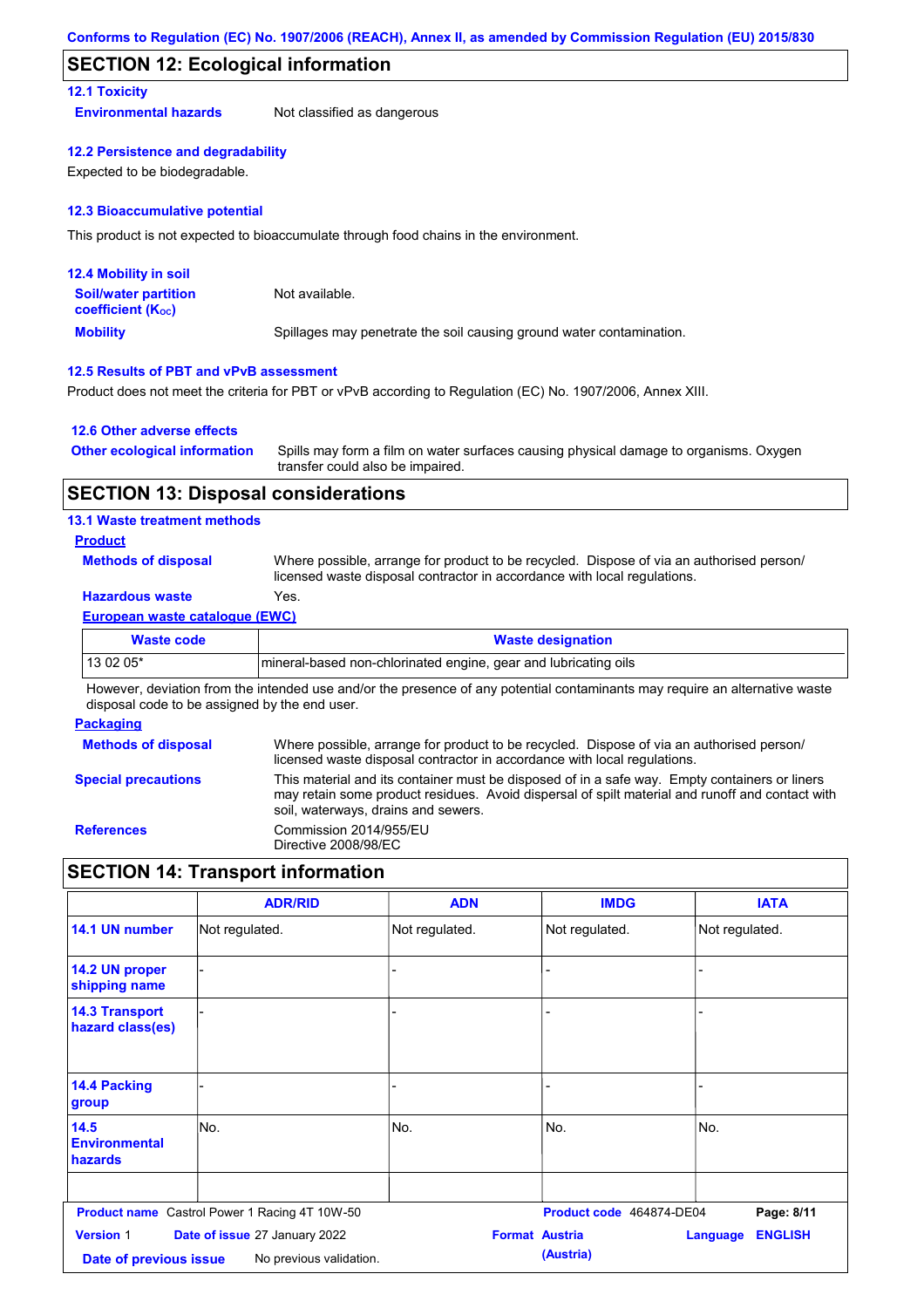| Conforms to Regulation (EC) No. 1907/2006 (REACH), Annex II, as amended by Commission Regulation (EU) 2015/830 |                                                                                                     |                                                                                              |
|----------------------------------------------------------------------------------------------------------------|-----------------------------------------------------------------------------------------------------|----------------------------------------------------------------------------------------------|
| <b>SECTION 14: Transport information</b>                                                                       |                                                                                                     |                                                                                              |
| <b>Additional</b><br><b>information</b>                                                                        |                                                                                                     |                                                                                              |
| <b>14.6 Special precautions for</b><br>user                                                                    | Not available.                                                                                      |                                                                                              |
| <b>14.7 Transport in bulk</b><br>according to IMO<br><b>instruments</b>                                        | Not available.                                                                                      |                                                                                              |
| <b>SECTION 15: Regulatory information</b>                                                                      |                                                                                                     |                                                                                              |
|                                                                                                                | 15.1 Safety, health and environmental regulations/legislation specific for the substance or mixture |                                                                                              |
| EU Regulation (EC) No. 1907/2006 (REACH)                                                                       |                                                                                                     |                                                                                              |
|                                                                                                                | <b>Annex XIV - List of substances subject to authorisation</b>                                      |                                                                                              |
| <b>Annex XIV</b>                                                                                               |                                                                                                     |                                                                                              |
| None of the components are listed.                                                                             |                                                                                                     |                                                                                              |
| <b>Substances of very high concern</b>                                                                         |                                                                                                     |                                                                                              |
| None of the components are listed.                                                                             |                                                                                                     |                                                                                              |
| EU Regulation (EC) No. 1907/2006 (REACH)                                                                       |                                                                                                     |                                                                                              |
| <b>Annex XVII - Restrictions</b>                                                                               | Not applicable.                                                                                     |                                                                                              |
| on the manufacture,                                                                                            |                                                                                                     |                                                                                              |
| placing on the market<br>and use of certain                                                                    |                                                                                                     |                                                                                              |
| dangerous substances,<br>mixtures and articles                                                                 |                                                                                                     |                                                                                              |
| <b>Other regulations</b>                                                                                       |                                                                                                     |                                                                                              |
| <b>REACH Status</b>                                                                                            | current requirements of REACH.                                                                      | The company, as identified in Section 1, sells this product in the EU in compliance with the |
| <b>United States inventory</b><br>(TSCA 8b)                                                                    | All components are active or exempted.                                                              |                                                                                              |
| <b>Australia inventory (AIIC)</b>                                                                              | At least one component is not listed.                                                               |                                                                                              |
| <b>Canada inventory</b>                                                                                        | All components are listed or exempted.                                                              |                                                                                              |
| <b>China inventory (IECSC)</b>                                                                                 | All components are listed or exempted.                                                              |                                                                                              |
| <b>Japan inventory (CSCL)</b>                                                                                  | All components are listed or exempted.                                                              |                                                                                              |
| <b>Korea inventory (KECI)</b>                                                                                  | All components are listed or exempted.                                                              |                                                                                              |
| <b>Philippines inventory</b><br>(PICCS)                                                                        | All components are listed or exempted.                                                              |                                                                                              |
| <b>Taiwan Chemical</b><br><b>Substances Inventory</b><br>(TCSI)                                                | All components are listed or exempted.                                                              |                                                                                              |
| Ozone depleting substances (1005/2009/EU)                                                                      |                                                                                                     |                                                                                              |
| Not listed.                                                                                                    |                                                                                                     |                                                                                              |
|                                                                                                                |                                                                                                     |                                                                                              |
| <b>Prior Informed Consent (PIC) (649/2012/EU)</b><br>Not listed.                                               |                                                                                                     |                                                                                              |
| <b>Persistent Organic Pollutants</b><br>Not listed.                                                            |                                                                                                     |                                                                                              |
| <b>EU - Water framework directive - Priority substances</b>                                                    |                                                                                                     |                                                                                              |
| None of the components are listed.                                                                             |                                                                                                     |                                                                                              |
| <b>Seveso Directive</b>                                                                                        |                                                                                                     |                                                                                              |
| This product is not controlled under the Seveso Directive.                                                     |                                                                                                     |                                                                                              |
| <b>National requlations</b>                                                                                    |                                                                                                     |                                                                                              |
| <b>Limitation of the use of</b><br>organic solvents                                                            | Permitted.                                                                                          |                                                                                              |
| <b>15.2 Chemical safety</b>                                                                                    | A Chemical Safety Assessment has been carried out for one or more of the substances within          |                                                                                              |

| <b>Product name</b> Castrol Power 1 Racing 4T 10W-50 |  |                                      | Product code 464874-DE04 |                       | Page: 9/11              |  |
|------------------------------------------------------|--|--------------------------------------|--------------------------|-----------------------|-------------------------|--|
| <b>Version 1</b>                                     |  | <b>Date of issue 27 January 2022</b> |                          | <b>Format Austria</b> | <b>Language ENGLISH</b> |  |
| Date of previous issue                               |  | No previous validation.              |                          | (Austria)             |                         |  |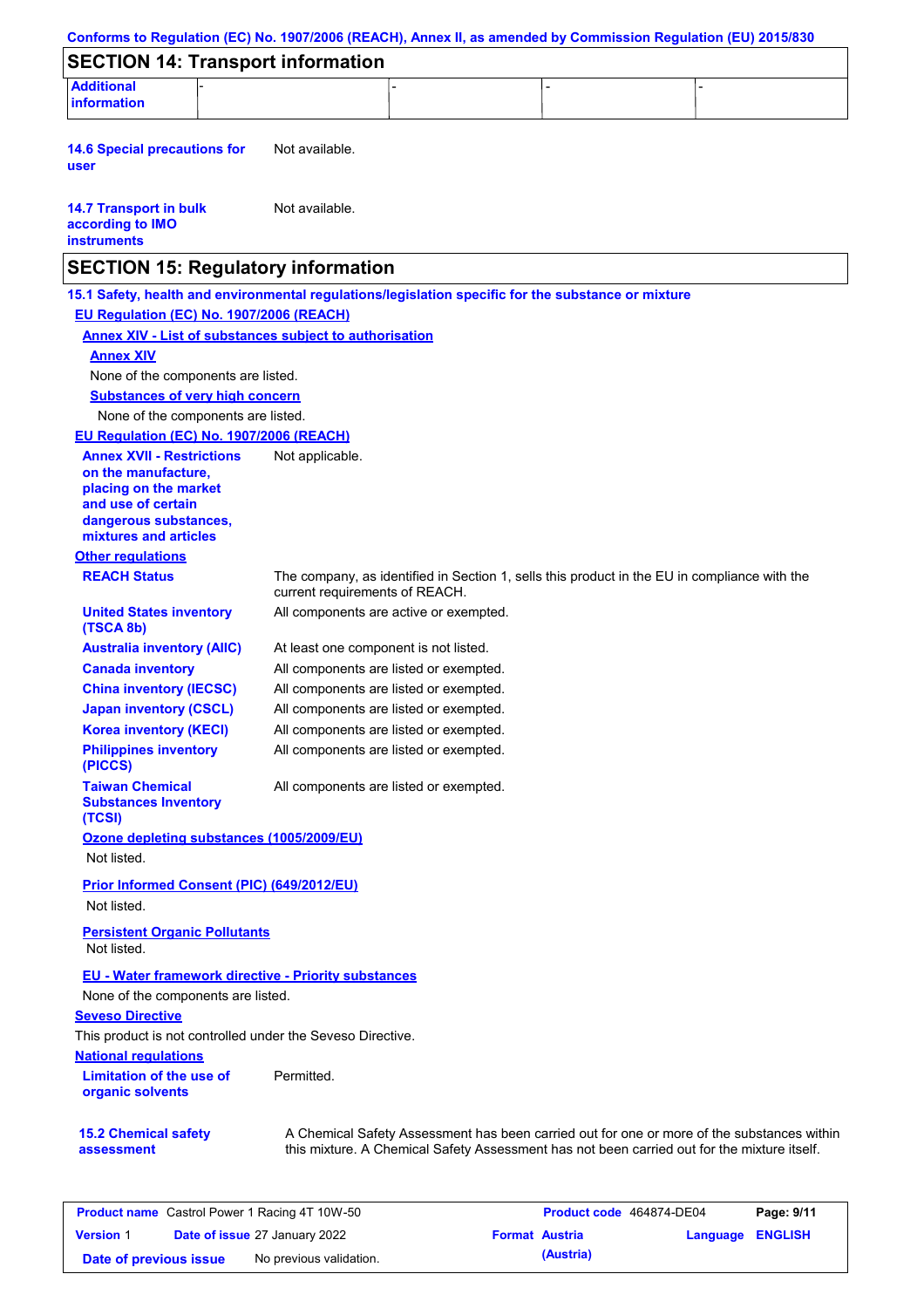## **SECTION 16: Other information**

| <b>Abbreviations and acronyms</b> | ADN = European Provisions concerning the International Carriage of Dangerous Goods by<br>Inland Waterway |
|-----------------------------------|----------------------------------------------------------------------------------------------------------|
|                                   | ADR = The European Agreement concerning the International Carriage of Dangerous Goods by<br>Road         |
|                                   | ATE = Acute Toxicity Estimate                                                                            |
|                                   | <b>BCF</b> = Bioconcentration Factor                                                                     |
|                                   | CAS = Chemical Abstracts Service                                                                         |
|                                   | CLP = Classification, Labelling and Packaging Regulation [Regulation (EC) No. 1272/2008]                 |
|                                   | CSA = Chemical Safety Assessment                                                                         |
|                                   | CSR = Chemical Safety Report                                                                             |
|                                   | DMEL = Derived Minimal Effect Level                                                                      |
|                                   | DNEL = Derived No Effect Level                                                                           |
|                                   | EINECS = European Inventory of Existing Commercial chemical Substances                                   |
|                                   | ES = Exposure Scenario                                                                                   |
|                                   | EUH statement = CLP-specific Hazard statement                                                            |
|                                   | EWC = European Waste Catalogue                                                                           |
|                                   | GHS = Globally Harmonized System of Classification and Labelling of Chemicals                            |
|                                   | IATA = International Air Transport Association                                                           |
|                                   | IBC = Intermediate Bulk Container                                                                        |
|                                   | IMDG = International Maritime Dangerous Goods                                                            |
|                                   | LogPow = logarithm of the octanol/water partition coefficient                                            |
|                                   | MARPOL = International Convention for the Prevention of Pollution From Ships, 1973 as                    |
|                                   | modified by the Protocol of 1978. ("Marpol" = marine pollution)                                          |
|                                   | OECD = Organisation for Economic Co-operation and Development                                            |
|                                   | PBT = Persistent, Bioaccumulative and Toxic                                                              |
|                                   | <b>PNEC</b> = Predicted No Effect Concentration                                                          |
|                                   | REACH = Registration, Evaluation, Authorisation and Restriction of Chemicals Regulation                  |
|                                   | [Regulation (EC) No. 1907/2006]                                                                          |
|                                   | RID = The Regulations concerning the International Carriage of Dangerous Goods by Rail                   |
|                                   | <b>RRN = REACH Registration Number</b>                                                                   |
|                                   | SADT = Self-Accelerating Decomposition Temperature                                                       |
|                                   | SVHC = Substances of Very High Concern                                                                   |
|                                   | STOT-RE = Specific Target Organ Toxicity - Repeated Exposure                                             |
|                                   | STOT-SE = Specific Target Organ Toxicity - Single Exposure                                               |
|                                   | TWA = Time weighted average                                                                              |
|                                   | $UN = United Nations$                                                                                    |
|                                   | $UVCB = Complex\;hydrocarbon\; substance$<br>VOC = Volatile Organic Compound                             |
|                                   | vPvB = Very Persistent and Very Bioaccumulative                                                          |
|                                   | Varies = may contain one or more of the following 64741-88-4 / RRN 01-2119488706-23,                     |
|                                   | 64741-89-5 / RRN 01-2119487067-30, 64741-95-3 / RRN 01-2119487081-40, 64741-96-4/ RRN                    |
|                                   | 01-2119483621-38, 64742-01-4 / RRN 01-2119488707-21, 64742-44-5 / RRN                                    |
|                                   | 01-2119985177-24, 64742-45-6, 64742-52-5 / RRN 01-2119467170-45, 64742-53-6 / RRN                        |
|                                   | 01-2119480375-34, 64742-54-7 / RRN 01-2119484627-25, 64742-55-8 / RRN                                    |
|                                   | 01-2119487077-29, 64742-56-9 / RRN 01-2119480132-48, 64742-57-0 / RRN                                    |
|                                   | 01-2119489287-22, 64742-58-1, 64742-62-7 / RRN 01-2119480472-38, 64742-63-8,                             |
|                                   | 64742-65-0 / RRN 01-2119471299-27, 64742-70-7 / RRN 01-2119487080-42, 72623-85-9 /                       |
|                                   | RRN 01-2119555262-43, 72623-86-0 / RRN 01-2119474878-16, 72623-87-1 / RRN                                |
|                                   | 01-2119474889-13                                                                                         |
|                                   |                                                                                                          |

**Procedure used to derive the classification according to Regulation (EC) No. 1272/2008 [CLP/GHS]**

| <b>Classification</b>                                                           |                            | <b>Justification</b> |                                               |  |
|---------------------------------------------------------------------------------|----------------------------|----------------------|-----------------------------------------------|--|
| Not classified.                                                                 |                            |                      |                                               |  |
| <b>Full text of abbreviated H</b><br><b>statements</b>                          | H <sub>304</sub>           |                      | May be fatal if swallowed and enters airways. |  |
| <b>Full text of classifications</b><br>[CLP/GHS]                                | Asp. Tox. 1                |                      | <b>ASPIRATION HAZARD - Category 1</b>         |  |
| <b>History</b>                                                                  |                            |                      |                                               |  |
| Date of issue/ Date of<br>revision                                              | 27/01/2022                 |                      |                                               |  |
| Date of previous issue                                                          | No previous validation.    |                      |                                               |  |
| <b>Prepared by</b>                                                              | <b>Product Stewardship</b> |                      |                                               |  |
| $\nabla$ Indicates information that has changed from previously issued version. |                            |                      |                                               |  |

**Notice to reader**

| <b>Product name</b> Castrol Power 1 Racing 4T 10W-50 |  |                                      | Product code 464874-DE04 |           | Page: 10/11      |  |
|------------------------------------------------------|--|--------------------------------------|--------------------------|-----------|------------------|--|
| <b>Version 1</b>                                     |  | <b>Date of issue 27 January 2022</b> | <b>Format Austria</b>    |           | Language ENGLISH |  |
| Date of previous issue                               |  | No previous validation.              |                          | (Austria) |                  |  |